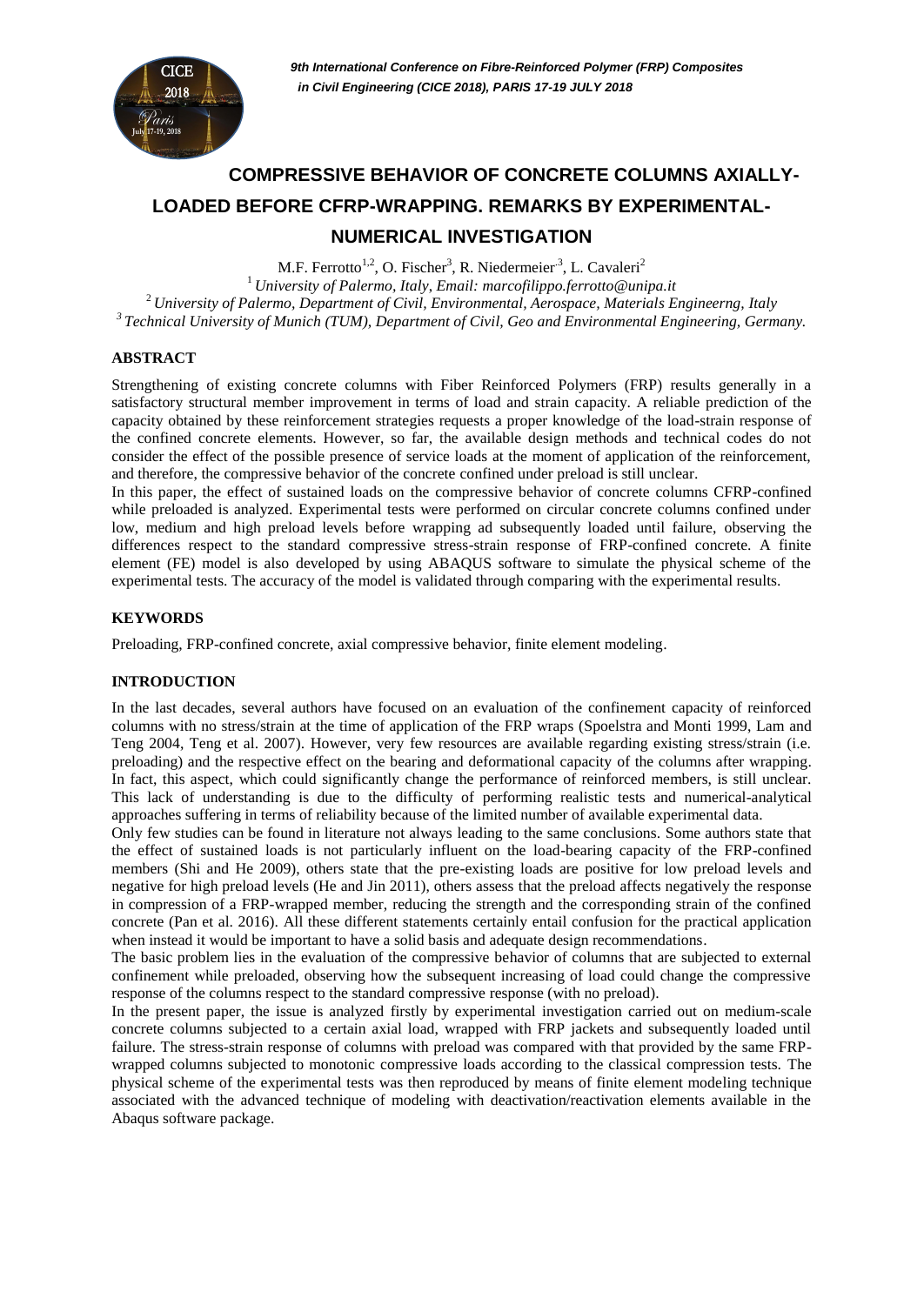#### **EXPERIMENTAL INVESTIGATION**

#### **Specimens preparation and test setup**

Compression tests were carried out on nineteen circular plain concrete specimens with diameter of 150 mm and height of 600 mm, having compressive strength of 38.13 MPa and 41.7 MPa for concrete type A and type B respectively. The tests were summarized into three categories, namely compression tests on unconfined cylinders, compression tests on confined cylinders and compression tests with preload.

The preload level index was defined as the ratio of the preloading force applied to the specimens before wrapping (*P* or  $\sigma_{\text{(c)}}$ ) and the ultimate unconfined axial load/strength capacity ( $P_{max}$  or  $f_{\text{(c)}}$ ).

$$
n_{p} = \frac{P}{P_{\text{max}}} = \frac{\sigma_{(s)}}{f_{c0}} \qquad \qquad 0 \le n_{p} \le 1 \qquad (1)
$$

Strengthening of the specimens was made by unidirectional carbon fiber textile having nominal thickness  $t_f$ equal to 0.131 mm (based on the total area of the carbon fibers), nominal tensile strength of the fibers *fju* equal to 4300 MPa, elastic modulus *E<sup>j</sup>* of 234 GPa and ultimate strain *εju* of 1.8%. Epoxy resin for the CFRP consisted of two components, which are the main component and the hardener. The mixing ratio by weight was 4:1 based on the provisions of the technical sheet. The specimens were confined with three and two Carbon FRP layers for concrete type A and type B respectively.

The tests were carried out using calibrated compression testing machines with nominal maximum loading capacities of 5 MN and 10 MN, displacement controlled by a servo-hydraulic management system electronically controlled through a computer interface. During the preloading and the failure test, the load was applied displacement controlled with a deformation rate of 0.2 mm/(m·min).

Regarding the tests on preloaded specimens, the concrete cylinders were placed into a specially designed frame system, consisting of two triangular steel plates with drilled holes in which threaded steel bars were inserted having the function - as a result of the screwing of the nuts and loading the disc springs positioned at the ends of the bars - to keep constant and to center the compression load (Figure 1). By means of a load cell, placed between the bottom plate and the specimens, the load was monitored and subsequently correlated with the corresponding deformations of the concrete obtained by reading of horizontal and vertical strain gauges.



*(a) Frame system details (b) Assembling (c) Real view* 

# *Figure 1: Test frame system for preloaded specimens*

The load was transmitted from the machine to the specimen by applying a uniform compression load on adequately designed non-linear disc springs. When the preloading target level was reached, the screwing of the nuts on the threaded bars began up to the unloading of the machine so that, at the end of the preloading test, compression load on the specimens was provided only from the bars.

The strengthening of the preloaded specimens was made in presence of a certain compression stress. To ensure a limited loss of load due to creep effects on the concrete during the curing process of the epoxy resin, the disc springs were arranged in such way that the shortening of the concrete cylinders was compensated by the travel of the springs.

After the curing process the specimens were placed into the load testing machine to perform the failure test. The load was applied directly to the specimens by means of steel plates placed in contact between the upper steel plate of the test frame and the upper steel plate of the testing machine. Arrangement of the test scheme for the preloading and the failure test is reported in Figure 2.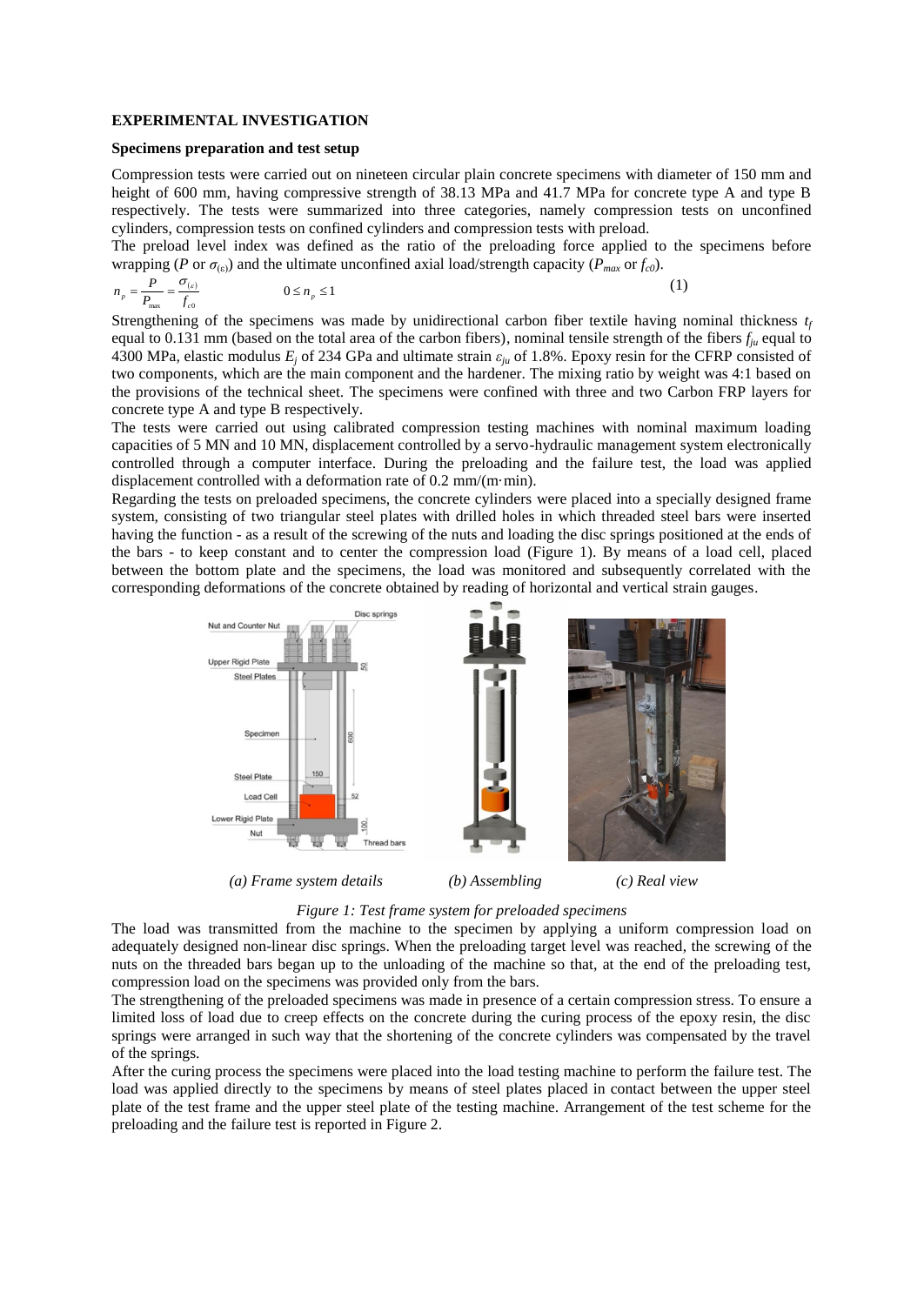

*(a) Preloading of a specimen (b) Wrapping under load (c) Compressive failure test* 

*Figure 2:Test sequence for specimens with preload*

#### **Preloading tests**

Three different preloading levels (lower, medium and high) to observe differences respect to the reference specimens without preload were provided. For the concrete type A preloading levels of about 40%, 60% and 80% of *fc0*, while for the concrete type B, preloading levels of about 55%, 70% and 90% of *fcm* were applied before wrapping the specimens.

Specimens were classified by a label in function of the concrete type and the preloading level: the first letter of this label indicates the concrete type (A or B), the second letter indicates the types of test (S to indicate strengthened specimens without preloading, P preloaded specimen), the following number indicates the preloading level and the last number identifies the number of the specimen of the same category (Table 1). To provide an example, specimen AP80-1 indicates specimens with concrete type A, preloaded up to 80% of the strength of the unconfined concrete, strengthened with 3 carbon fibers sheets. For more details, please refer to Ferrotto et al. (2017).

| Specimens       | $f_{c0}$ (MPa) | $p=4t/D$ | np (%) | Preload force (kN) |  |  |
|-----------------|----------------|----------|--------|--------------------|--|--|
| A1              |                |          |        |                    |  |  |
| AS1             |                |          |        |                    |  |  |
| AS <sub>2</sub> |                |          |        |                    |  |  |
| AS3             |                |          |        |                    |  |  |
| AP40-1          |                |          | 39     | 292                |  |  |
| AP40-2          | 38.13          | 0.0105   | 39     | 292                |  |  |
| AP60-1          |                |          | 58.4   | 393                |  |  |
| $AP60-2$        |                |          | 58.4   | 393                |  |  |
| AP80-1          |                |          | 78     | 525                |  |  |
| AP80-2          |                |          | 78     | 525                |  |  |
| B1              |                |          |        |                    |  |  |
| BS1             |                |          |        |                    |  |  |
| B <sub>S2</sub> |                |          |        |                    |  |  |
| <b>BP55-1</b>   |                |          | 55     | 393                |  |  |
| BP55-2          | 41.7           |          | 55     | 393                |  |  |
| <b>BP70-1</b>   |                | 0.007    | 71     | 525                |  |  |
| BP70-2          |                |          | 71     | 525                |  |  |
| <b>BP90-1</b>   |                |          | 88.5   | 655                |  |  |
| BP90-2          |                |          | 88.5   | 655                |  |  |

Table 1: Classification of the specimens and preload levels

For the specimens subjected to lower and medium preload levels (as specimens AP40-1, AP40-2, BP55-1 and BP55-2) after the achievement of the target preload a very stable behavior was found respect to the cylinders subjected to high preloading levels. No damage was observed for the plain concrete and the loss of load due to the creep and relaxation effects was negligible (for the preloaded specimens up to the 55% of the unconfined concrete strength the loss of load was lower than 7%).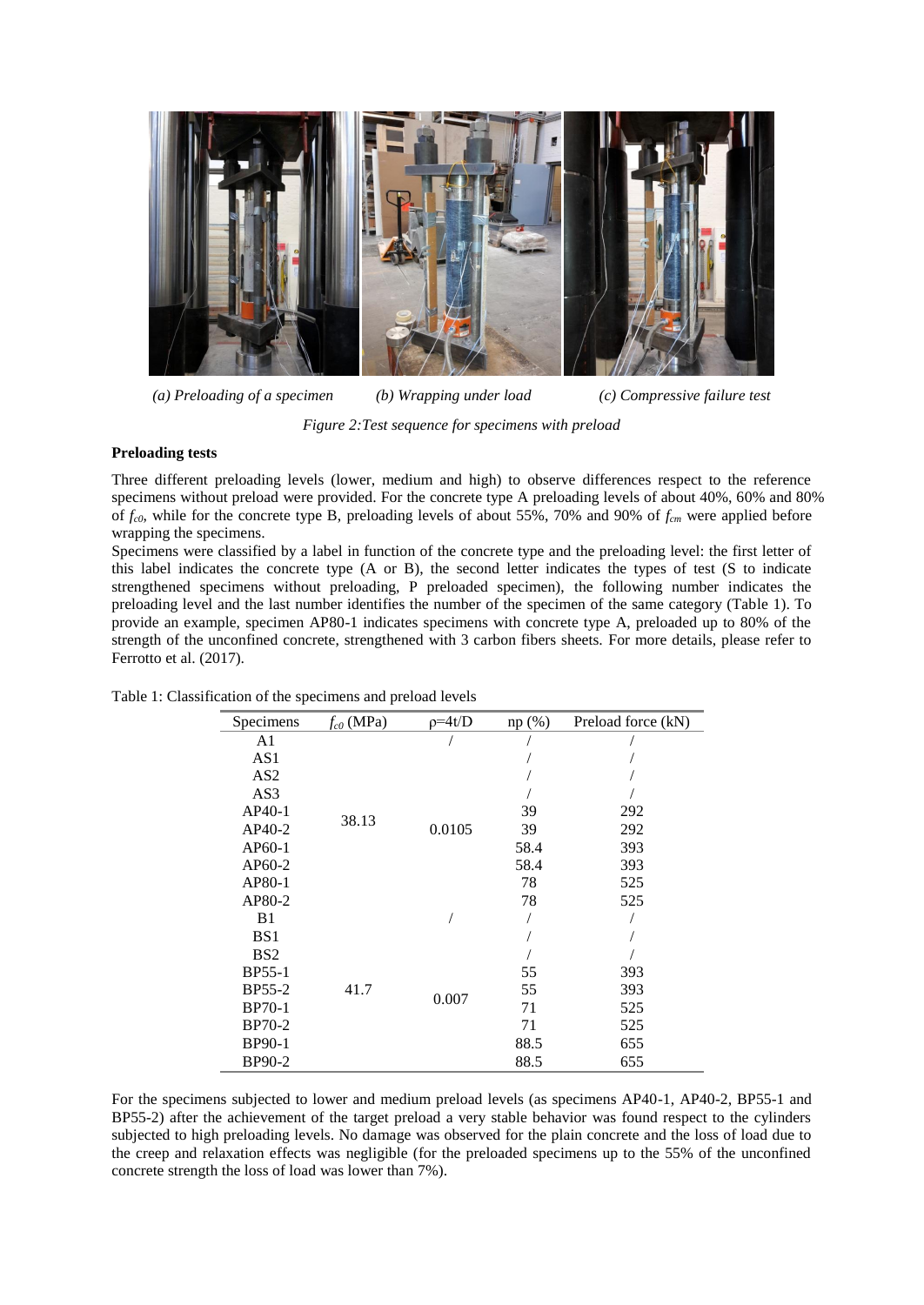Under high preloading conditions (between 55% and 90%) slightly more unstable behavior was observed: for the specimens AP80-1, AP80-2, BP90-1 and BP90-2, micro-cracks occurred in the plain concrete and nonlinear behavior of concrete resulted in a slightly higher loss of load during the subsequent steps. Despite this, in the worst cases the loss of load did not exceed 18%.

#### **Failure tests**

Concrete compression crushing failure was observed for the specimens without FRP wraps (A1 and B1) with smeared vertical cracking formed near to the crushing load (about 90% of the compressions strength of the material). The very good compaction of the concrete during the casting process provided to the specimens a good compression behavior so that cracking resulted as much as possible reduced and near to the failure conditions. This aspect was utmost of importance for the tests with preload because the absence of cracks avoided stress concentration of tension on the fibers without causing premature failure of the confined specimens.

The analysis of the results obtained from tests with preload allowed to state that the ultimate capacity of the confined specimens seems to be not particularly affected by the preloading level reached before applying the CFRP sheets. All the tested specimens showed similar behavior at failure characterized by the achievement of the rupture strain of the carbon fibers (Figure 3) and a comparable ultimate load. Instead, a difference between the two types of test was observed in the load-strain behavior in terms of reduction of the secant stiffness (slight decrease in slope with increasing of the preload levels). This reduction was due to the strain-lag of the composite jacket that causes, for same values of lateral strain of the concrete, lower values of lateral pressure.



*(a) Specimens with no preload (b) Preloaded specimens*

*Figure 3: Specimens at collapse*

### **FINITE ELEMENT MODELING**

The concrete cylinder was modeled with C3D8R elements (8-node linear brick, reduced integration, hourglass control). Boundary conditions were defined assigning displacement and encastre to reference points of rigid bodies at the top and the bottom of the cylinder respectively. FRP sheet was modeled utilizing S4R elements (a 4-node doubly curved thin or thick shell, reduced integration, hourglass control, finite membrane strains). Elastic properties of the FRP sheets are specified in Abaqus by "LAMINA" material type, which allows correlating the longitudinal and transverse elastic modulus  $E_1$ ,  $E_2$ , the rigidity modulus  $G_{12}$ ,  $G_{13}$ ,  $G_{23}$ , and the Poisson coefficient  $N_{u12}$ . In the case of unidirectional fibers, it is possible to only specify  $E_1$  and assign very small values to the other elastic properties so that the system is not affected by interaction with the other directions.

Ultimate conditions for the FRP jackets were defined by the maximum unidirectional tensile stress of the fibers  $f_{\mu}$  obtained evaluating the ultimate hoop tensile strain  $\varepsilon_{h,nup}$  according to Lim and Ozbakkaloglu (2015):

$$
f_{\mu} = E_j \cdot \varepsilon_{h,n\mu}
$$
\n
$$
\varepsilon_{h,n\mu} = (0.9 - 2.3 \cdot f_{c0} \cdot 10^{-3} - 0.75 \cdot E_j \cdot 10^{-6}) \cdot \varepsilon_{\mu}
$$
\n
$$
(2a)
$$
\n
$$
(2b)
$$

in which  $E_j$  and  $\varepsilon_{j\mu}$  are the elastic modulus and the ultimate tensile strain of the fibers respectively.

Concrete Damaged Plasticity Model (CDPM) was used to reproduce the compressive behavior of FRP-confined concrete. Formulations defining the behavior of concrete under multi-axial stresses include the *damage variable*, the *yield criterion*, the *flow rule* and the *hardening/softening* rule that define the non-linear behavior of concrete. The *yield criterion* described in Lubliner et al. (1989) and modified in Lee and Fenves (1998) sets out the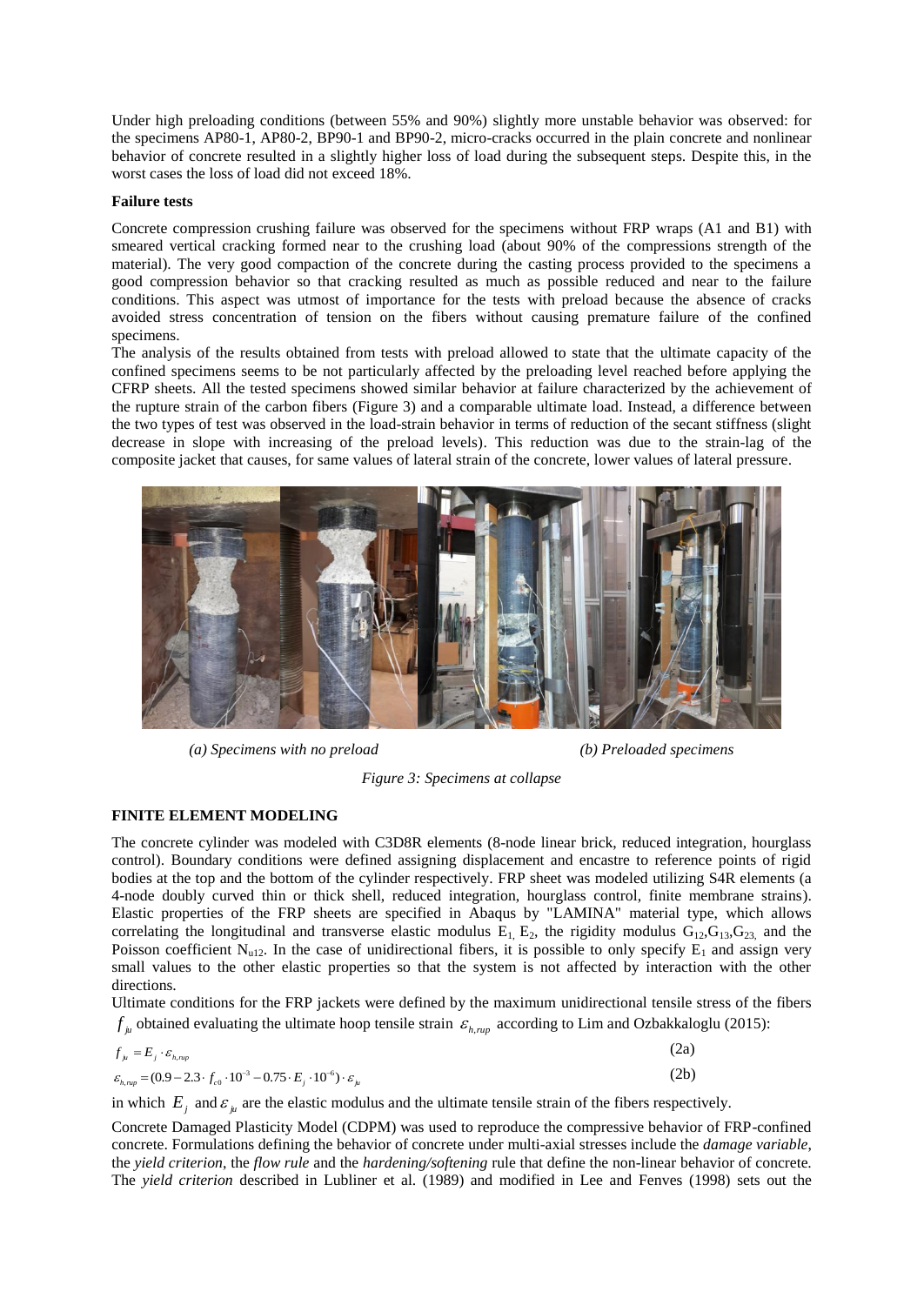yielding conditions when concrete is under multi-axial compression. The *flow rule* determines the direction of the plastic deformations and describes the relationship of plastic lateral strain and plastic axial strain increments, assuming a *non-associated potential plastic flow*. The above formulations can be managed in Abaqus (Theory and User manuals 2013) by the users defining the *plasticity parameters.* These are the dilation angle *ψ*, the ratio of the compressive strength under biaxial loading and uni-axial compressive strength  $f_b\phi f_{c0}$ , the flow potential eccentricity *e*, the viscosity parameter  $\mu$  and the ratio  $K_c$  of the second stress invariant on the tensile meridian and that on the compressive meridian for the yield function.

In this work the plasticity parameters were defined according to Hany et al. (2016), considering the damage parameter *dc*=0 for concrete under tri-axial compression.

#### **Preload simulation**

The numerical process of compression tests for preloaded specimens was performed by means of a multistep analysis method combined with the use of the de-activation/reactivation elements technique. The assembled model was defined before the analysis assigning the properties to the materials used for the confinement in such a way to activate its contribution on the global response only when desired. Specifically, in the first step the axial force related to the preloading level index was applied to the non-confined element (with the confining device deactivated). The stress/strain state at the end of the analysis corresponded therefore to the tensional state relative to the preload level. In the second step, the confining device became active in deformed condition, characterized by the congruence of the nodal displacements, but with zero stress/strain. After the activation of the confining device the analysis was performed displacement controlled up to the failure of the composite jacket. Therefore, in terms of compressive stress-strain behavior, the concrete column provided "unconfined type" response up to the end of the preload and subsequently the compressive response changed in "confined" according to the experimental tests. Time-dependent effects were neglected in the FE model.

In Figure 4 the computational process is shown for two cases of compression tests with no preload and with preload of 85% of *fc0* before wrapping. Compressive stress for concrete, lateral confinement pressure, axial and lateral strains of the middle section of the cylinder were evaluated during the numerical simulation for each step of analysis. In detail, in the case of preload, the first step of analysis evaluates the response of the plain concrete only up to the beginning of the second step in which the FRP jackets are activated. In fact, lateral confinement pressure returns zero values although the increasing of the axial stress, the axial and the lateral strains. During the second step of analysis the concrete is under tri-axial compression state because affected by the lateral confinement pressure. In the case of compression test with no preload, the entire numerical process was performed in the second step with the FRP jackets activated from the first stages of the analysis step.

In both cases there are no differences in terms of confined compressive strength, as the failure conditions occur only when the fibers reach the ultimate strain. For concrete compression curves characterized by strainhardening behavior, the confined concrete strength corresponds to the lateral confinement pressure, which always reaches the same maximum value. This aspect agrees also with the ultimate conditions of the specimens tested experimentally.



*Figure 4: FE computational process for multistep analysis*

#### **RESULTS AND DISCUSSIONS**

In Fig. 5 the stress and strain field in the concrete cylinder confined with FRP are shown for three significant steps of the numerical process. The end of the first step (Fig. 5 a-b) in which the unconfined concrete cylinder reached the preload without any contribution of the FRP jacket; the beginning of the second step at increment 0 (Fig. 5 c-d) in which the concrete cylinder keeps the same stress/strain configuration of the previous step and the FRP jacket becomes "active" with stress/strain but having the same shape of the cylinder; the end of the analysis (Fig. 5 e-f) represented by the reaching of the ultimate hoop strain of the jackets.

Experimental and numerical results of the ultimate conditions are reported in Table 2.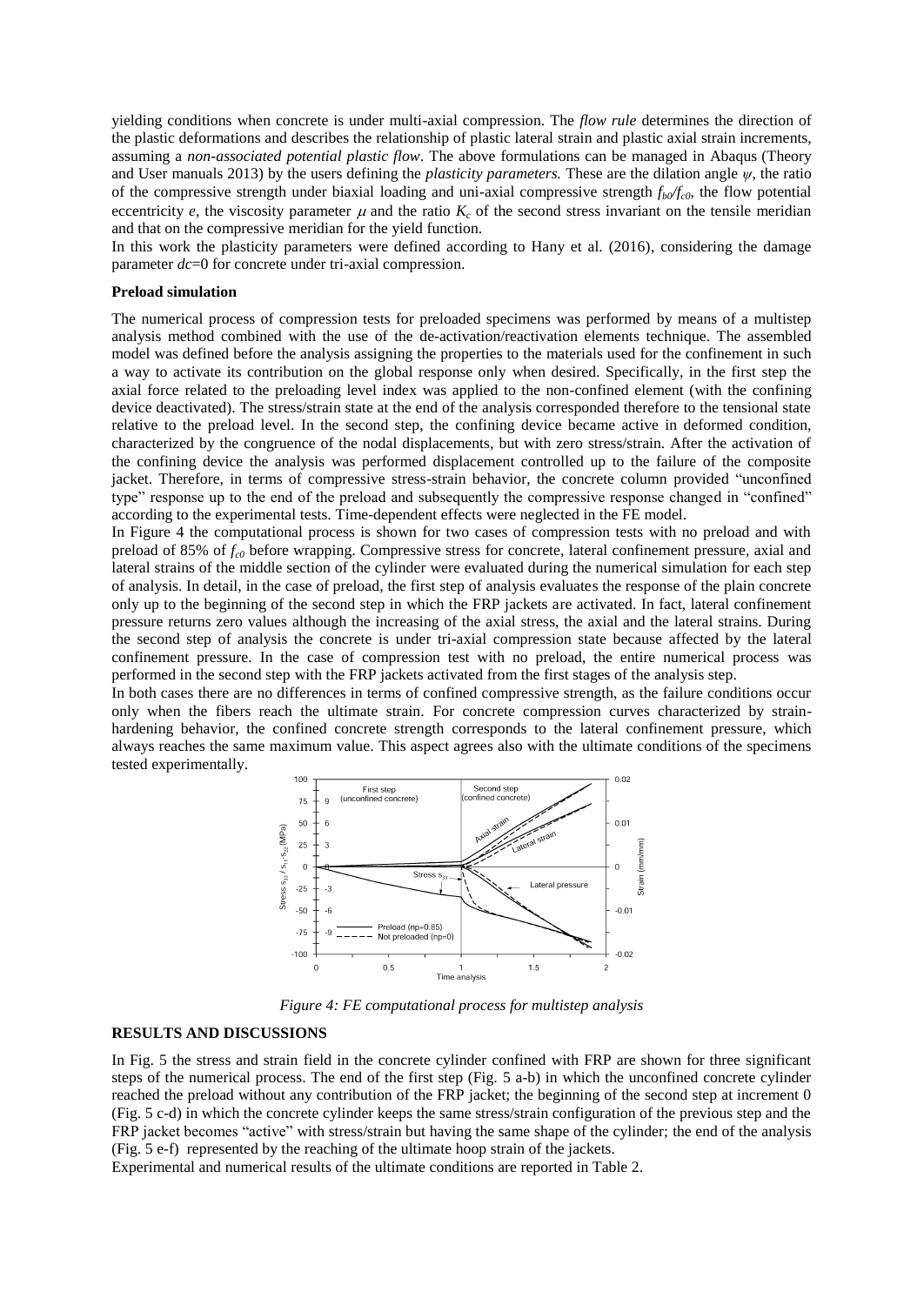

*Figure 5: Stress and strain fields during the multistep analysis*

Comparisons between numerical and experimental results show a good agreement confirming the reliability of the FE model in the prediction of both the compressive stress-strain response and the confined concrete strength and strain capacity. A very small reduction of the axial stress vs axial strain curve was obtained by assigning the preloading level on the plain concrete model. In details, in the case of a preloading level up to 40% *fc0*, the effect of preloading may be neglected entirely. As long as the unconfined concrete is elastic, the response of the preloaded configuration overlaps the monotonic response. When the preloading level increases, a reduction of the axial stress vs axial strain response becomes significative.

Although the preload level in the specimens may change, the strength corresponding to the collapse after the confinement results unchanged. Also, it corresponds to the ultimate deformation of the carbon fibers. Specimens confined after different preload are able to carry the same collapse load, showing a reduction in the secant stiffness of the stress-strain law, in both experimental and numerical cases. This reduction increases with the increasing of the preload level.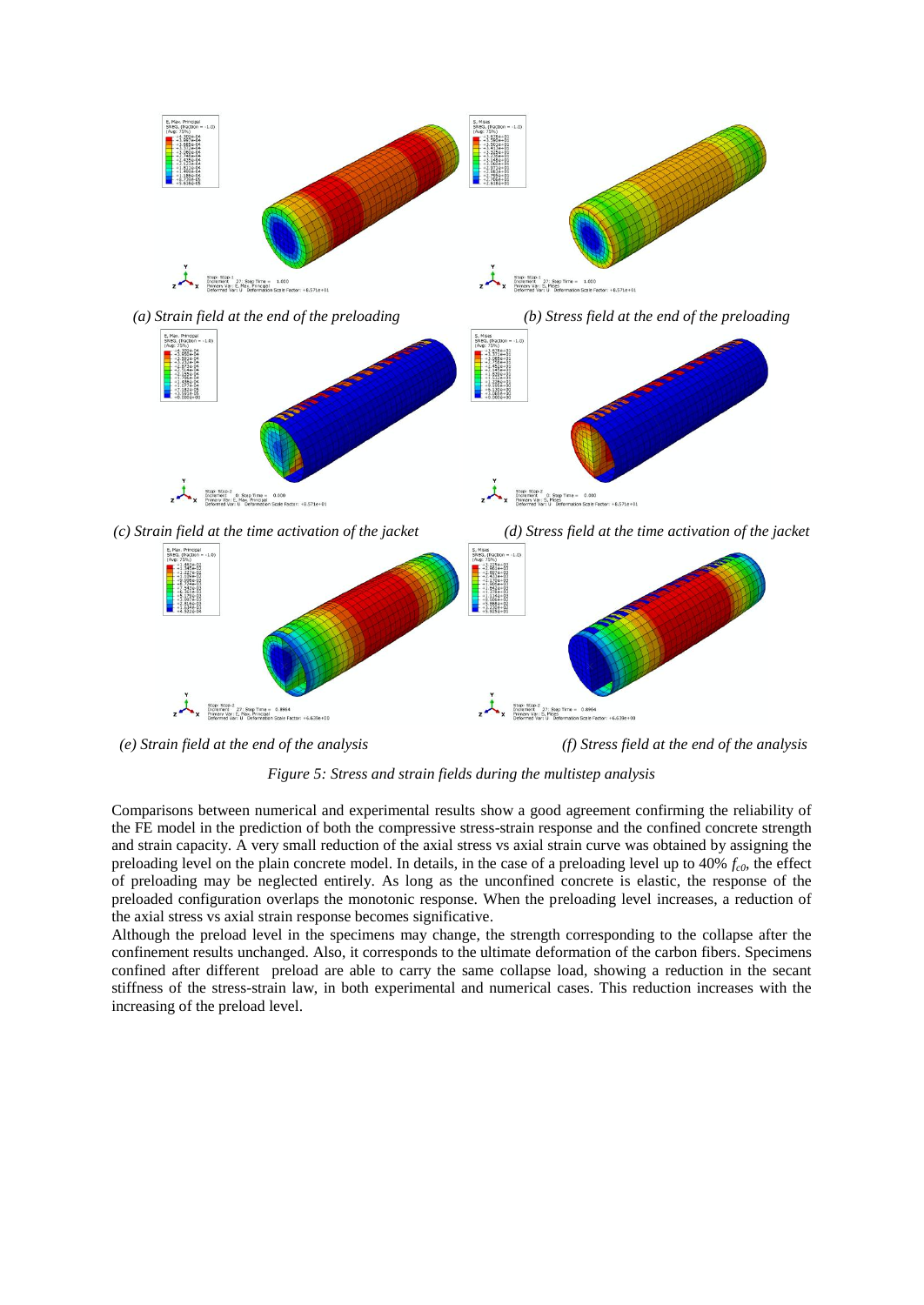Table 2: Experimental and predicted results

|                 |          |          |        |                 | Experimental | FE Predicted       |                       |          |                    |                       |
|-----------------|----------|----------|--------|-----------------|--------------|--------------------|-----------------------|----------|--------------------|-----------------------|
| Specimens       | $f_{c0}$ | $E_{cm}$ | $n_P$  | $\varepsilon_h$ | $f_{c,max}$  | $\varepsilon_{cu}$ | $\varepsilon_{h,rup}$ | $f_{cu}$ | $\varepsilon_{cu}$ | $\varepsilon_{h,rup}$ |
|                 | (MPa)    | (MPa)    | $(\%)$ | $(\%)$          | (MPa)        | $(\% )$            | $(\%)$                | (MPa)    | (% )               | $(\%)$                |
| A1              |          |          |        | 0.092           | 37.93        | 0.200              | 0.092                 |          |                    |                       |
| AS <sub>1</sub> |          |          |        | 1.256           | 101.85       | 2.302              | 1.256                 |          |                    |                       |
| AS <sub>2</sub> |          |          |        |                 | 99.28        | 2.262              |                       | 101.06   | 2.192              | 1.164                 |
| AS3             |          |          |        | 1.177           | 101.45       | 2.254              | 1.177                 |          |                    |                       |
| $AP40-1$        |          | 32586    | 39     |                 | 92.22        | 2.163              |                       | 101.05   | 2.208              | 1.174                 |
| AP40-2          | 38.13    |          | 39     | 1.149           | 99.42        | 2.391              | 1.149                 |          |                    |                       |
| $AP60-1$        |          |          | 58.4   |                 | 97.23        | 2.452              |                       | 99.02    | 2.162              | 1.149                 |
| $AP60-2$        |          |          | 58.4   | 1.307           | 101.29       | 2.605              | 1.307                 |          |                    |                       |
| AP80-1          |          |          | 78     | 1.219           | 98.61        | 2.639              | 1.219                 | 98.75    | 2.174              | 1.157                 |
| AP80-2          |          |          | 78     | 1.130           | 92.89        | 2.547              | 1.130                 |          |                    |                       |
| B <sub>1</sub>  |          |          |        | 0.058           | 41.89        | 0.180              | 0.058                 |          |                    |                       |
| BS1             |          |          |        | 1.04            | 75.39        | 1.622              | 1.04                  | 77.72    | 1.563              | 1.160                 |
| B <sub>S2</sub> |          |          |        | 1.047           | 78.71        | 1.671              | 1.047                 |          |                    |                       |
| BP55-1          |          |          | 55     | 1.067           | 77.28        | 1.773              | 1.067                 |          |                    |                       |
| <b>BP55-2</b>   | 41.7     | 35253    | 55     | 1.069           | 77.62        | 1.789              | 1.069                 | 77.27    | 1.572              | 1.169                 |
| <b>BP70-1</b>   |          |          | 71     | 1.043           | 81.29        | 1.740              | 1.043                 |          |                    |                       |
| BP70-2          |          |          | 71     | 1.056           | 79.11        | 1.622              | 1.056                 | 77.40    | 1.589              | 1.183                 |
| <b>BP90-1</b>   |          |          | 88.5   |                 | 84.44        | 2.172              |                       |          |                    |                       |
| BP90-2          |          |          | 88.5   | 1.079           | 77.83        | 1.916              | 1.079                 | 77.01    | 1.608              | 1.200                 |



*Figure 6: Axial compressive behavior: Comparisons between experimental data and FE model prediction*